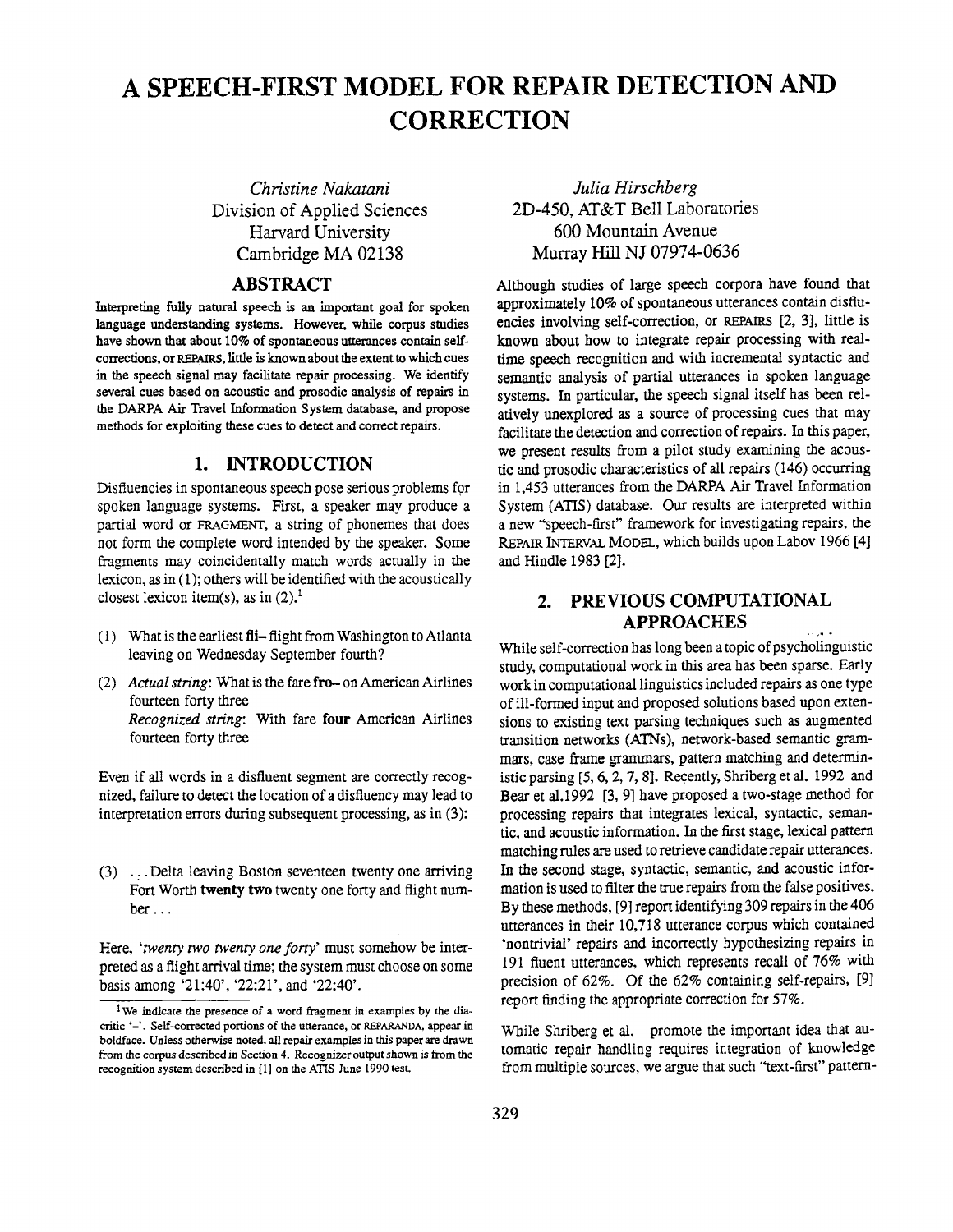matching approaches suffer from several limitations. First, the assumption that correct text transcriptions will be available from existing speech recognizers is problematic, since current systems rely primarily upon language models and lexicons derived from fluent speech to decide among competing acoustic hypotheses. These systems usually treat disfluencies in trainimg and recognition as noise; moreover, they have no way of modeling word fragments, even though these occur in the majority of repairs. Second, detection and correction strategies are defined in terms of ad hoc patterns; it is not clear how one repair type is related to another or how the set of existing patterns should be augmented to improve performance. Third, from a computational point of view, it seems preferable that spoken language systems detect a repair as early as possible, to permit early pruning of the hypothesis space, rather than carrying along competing hypotheses, as in "text-first" approaches. Fourth, utterances containing overlapping repairs such as (4) (noted in [2, p. 123]) cannot be handled by simple surface structure manipulations.

(4) I think that it you get- it's more strict in Catholic schools.

Finally, on a cognitive level, there is recent psycholinguistic evidence that humans detect repairs in the vicinity of the interruption point, well before the end of the repair utterance [10, 11, 12].

An exception to "text-first" approaches is Hindle 1983 [2]. Hindle decouples repair detection from repair correction. His correction strategies rely upon an inventory of three repair types that are defined in relation to independently formulated linguistic principles. Importantly, Hindle allows non-surfacebased transformations as correction strategies. A related property is that the correction of a single repair may be achieved by sequential application of several correction rules.

Hindle classifies repairs as 1) full sentence restarts, in which an entire utterance is re-initiated; 2) constituent repairs, in which one syntactic constituent is replaced by another; $<sup>2</sup>$  and 3) sur-</sup> face level repairs, in which identical strings appear adjacent to each other. Correction strategies for each repair type are defined in terms of extensions to a deterministic parser. The application of a correction routine is triggered by an hypothesized acoustic/phonetic EDIT SIGNAL, "a markedly abrupt cut-off of the speech signal" (Hindle 1983 [2, p. 123], cf. Labov 1966 [4]), which is assumed to mark the interruption of fluent speech.

Hindie's methods achieved a success rate of 97% on a transcribed corpus of 1,500 sentences in which the edit signal was orthographically represented. This rate of success suggests that identification of the edit signal site is crucial for repair correction.

#### **3. THE REPAIR INTERVAL MODEL**

In contrast to "text-first" approaches, we introduce an alternative, "speech-first" model for repair detection/correction, the REPAIR INTERVAL MODEL (RIM). RIM provides a framework for testing the extent to which cues from the speech signal itself can contribute to the identification and correction of repair utterances. RIM incorporates two main assumptions of Hindle 1983 [2]: 1) correction strategies are linguistically rule-governed, and 2) linguistic cues must be available to signal when a disfluency has occurred and to 'trigger' correction strategies. As Hindle [2] noted, if the processing of disfluencies were not rule-governed, it would be difficult to reconcile the infrequent intrusion of disfluencies on human speech comprehension, especially for language learners, with their frequent rate of occurrence in spontaneous speech. We view Hindle's results as evidence supporting the first assumption. Our study tests the second assumption by exploring the acoustic and prosodic features of repairs that might serve as some kind of edit signal for rule-governed correction strategies. While text-first strategies rely upon 'triggers' of a lexical nature, we will argue that our speech-first model is consistent with psycholinguistic evidence concerning the human detection of repairs, and is therefore cognitively plausible as well as linguistically principled.

RIM divides the repair event into three consecutive temporal intervals and identifies time points within those intervals which are computationally critical. A full repair comprises three intervals, the REPARANDUM INTERVAL, the DISFLUENCY INTERVAL, and the REPAIR INTERVAL. Following Levelt [13], we identify the REPARANDUM as the lexical material which is to be repaired. The end of the reparandum coincides with the termination of the fluent portion of the utterance and corresponds to the locus of the edit signal. We term this point the INTERRUPTION SITE (IS). The DISFLUENCY INTERVAL extends from the IS to the resumption of fluent speech, and may contain any combination of silence, pause fillers  $('uh')$ , or CUE PHRASES *('Oops'* or 'I *mean'),* which indicate the speaker's recognition of his/her performance error. RIM extends the edit signal hypothesis that repairs are phonetically signaled at the point of interruption to include acoustic-prosodic phenomena across the disfluency interval. The REPAIR INTERVAL corresponds to the uttering of the correcting material, which is intended to 'replace' the reparandum. It extends from the offset of the disfluency interval to the resumption of non-repair speech. In (5), for example, the reparandum occurs from 1 to 2, the disfluency interval from 2 to 3, and the repair interval from 3 to 4.

(5) Give me airlines  $1$  [ flying to Sa- ] 2 [ SILENCE uh

<sup>2</sup>This is consistent with Levelt 1983's [13] observation that the material to be replaced and the correcting material in a repair often share structural properties akin to those shared by coordinated constituents.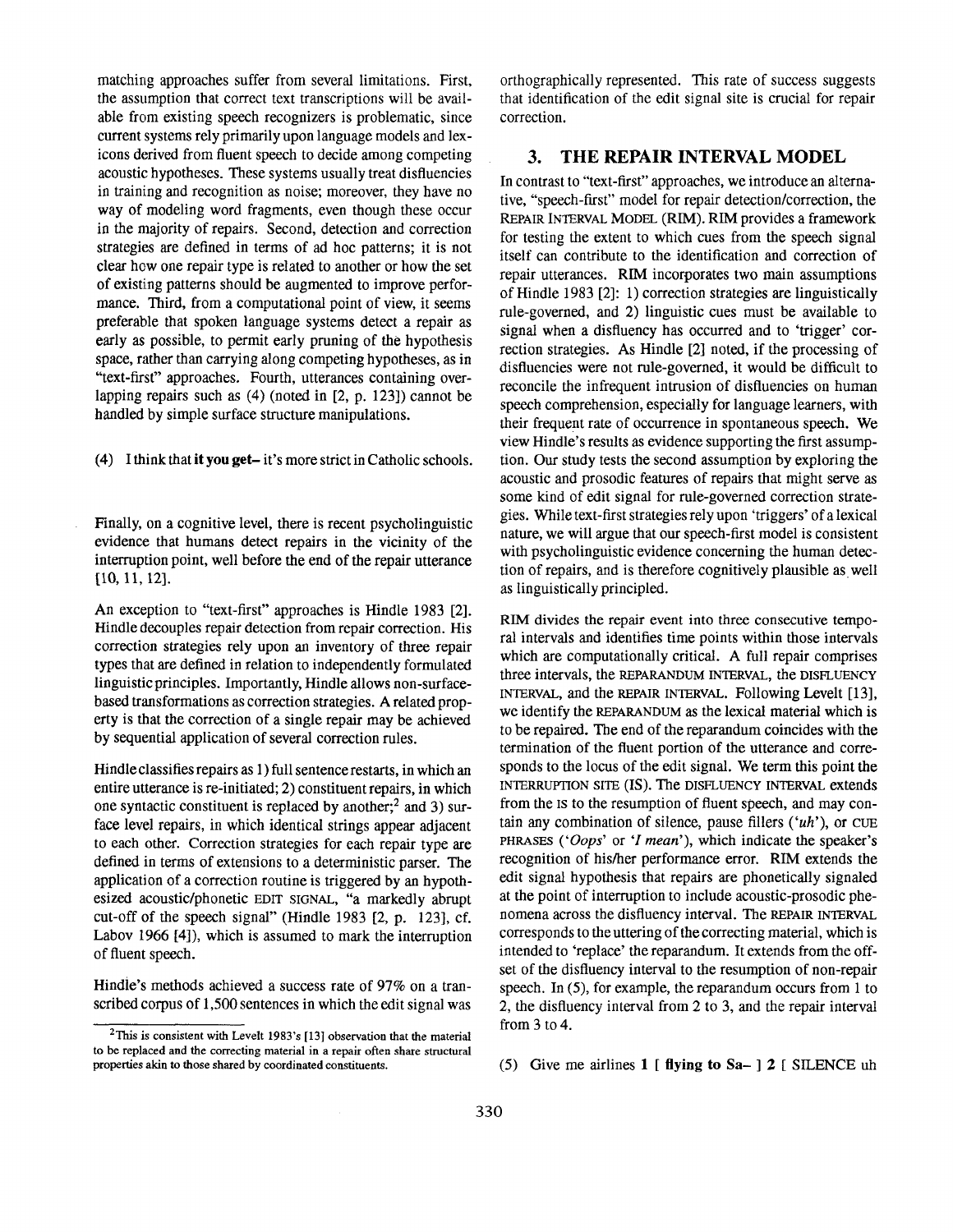SILENCE ] 3 [ flying to Boston ] 4 from San Francisco next summer that have business class.

# **4.** ACOUSTIC-PROSODIC **CHARACTERISTICS OF REPAIRS**

We report results from a pilot study on the acoustic and prosodic correlates of repair events as defined in the RIM framework. Our corpus consisted of 1,453 utterances by 64 speakers from the DARPA Airline Travel and Information System (ATIS) database [14, 15]. The utterances were collected at Texas Instruments and at SRI and will be referred to as the"TI set" and "SRI set," respectively. 132 (9.1%) of these utterances contained at least one repair, and 48 (75%) of the 64 speakers produced at least one repair. We defined repairs for our study as the self-correction of one or more phonemes (up to and including sequences of words) in an utterance.

Orthographic transcriptions of the utterances were prepared by DARPA contractors according to standardized conventions. The utterances were labeled at Bell Laboratories for word boundaries and intonational prominences and phrasing following Pierrehumbert's description of English intonation [16, 17]. Disfluencies were categorized as REPAIR (self-correction of lexicai material), HESITATION ("unnatural" interruption of speech flow without any following correction of lexical material), or OTHER DISFLUENCY. For RIM analysis, each of the three repair intervals was labeled. All speech analysis was carried out using Entropics WAVES software [ 18].

#### **4.1. Identifying the Reparandum Interval**

From the point of view of repair detection and correction, acoustic-prosodic cues to the onset of the reparandum would clearly be useful in the choice of appropriate correction strategy. However, perceptual experiments by Lickley and several co-authors [10, 11, 12] show that humans do *not* detect an oncoming disfluency as early as the onset of the reparandum. Subjects *were* able to detect disfluencies in the vicinity of the disfluency interval — and sometimes before the last word of the reparandum. Reparanda ending in word fragments were among those few repairs subjects detected at the interruption site (i.e. the RIM IS), but only a small number of the test stimuli contained such fragments [11]. In our corpus, about two-thirds of reparanda end in word fragments.<sup>3</sup>

Based on these experimental results, the reparandum offset is the earliest time point where we would expect to find evidence of Labov's and Hindle's hypothesized edit signal. In RIM, the notion of the edit signal is extended conceptually to include any phenomenon which may contribute to the perception of an "abrupt cut-off" of the speech signal  $-$  including phonetic cues such as coarticulation phenomena, word fragments, inter-

3Shriberg et al. found that 60.2% of repairs in their corpus contained fragments.

| Syllables | Tokens $(N=117)$ | oj,   |
|-----------|------------------|-------|
|           | 44               | 37.6% |
|           | 60               | 51.3% |
|           |                  | 9.4%  |
|           |                  | 0.9%  |
|           |                  | 0.8%  |

Table 1: Length of Reparandum Offset Word Fragments

ruption glottalization, pause, and prosodic cues which occur from the reparandum offset through the disfluency interval. Our acoustic and prosodic analysis of the reparandum in= terval focuses on identifying acoustic-phonetic properties of word fragments, as well as additional phonetic cues marking the reparandum offset.

To build a model of word fragmentation for eventual use in fragment identification, we first analyzed the length and initial phoneme classes of fragment repairs. Almost 90% of fragments in our corpus are one syllable or less in length (Table 1). Table 2 shows the distribution of initial phonemes for all fragments, for single syllable fragments, and for single consonant fragments. From Table 2 we see that single consonant fragments occur six times more often as fricatives than as the next most common phoneme class, stop consonants. However, fricatives and stops occur almost equally as the initial consonant in single syllable fragments. So (regardless of the underlying distribution of lexical items in the corpus), we find a difference in the distribution of phonemic characteristics of fragments based on fragment length, which can be modeled in fragment identification.

We also analyzed the broad word class of the speaker's intended word for each fragment, where the intended word was recoverable. Table 3 shows that there is a clear tendency for fragmentation at the reparandum offset to occur on content words rather than function words. Therefore, systems that rely primarily on lexical, semantic or pragmatic processing to detect and correct repairs will be faced with the problem of reconstructing content words from very short fragments, a

| Phoneme            | % of All  | % of Single | % of Single |  |
|--------------------|-----------|-------------|-------------|--|
| Class              | Fragments | Syllable    | Consonant   |  |
|                    |           | Fragments   | Fragments   |  |
|                    | $(N=117)$ | $(N=60)$    | $(N=44)$    |  |
| stop               | 21%       | 28%         | 11%         |  |
| vowel              | 15%       | 18%         | 7%          |  |
| fricative          | 44%       | 25%         | 73%         |  |
| nasal/glide/liquid | 15%       | 22%         | 9%          |  |
| h                  | 3%        | $7\%$       | 0%          |  |

Table 2: Feature Class of Initial Phoneme in Fragments by Fragment Length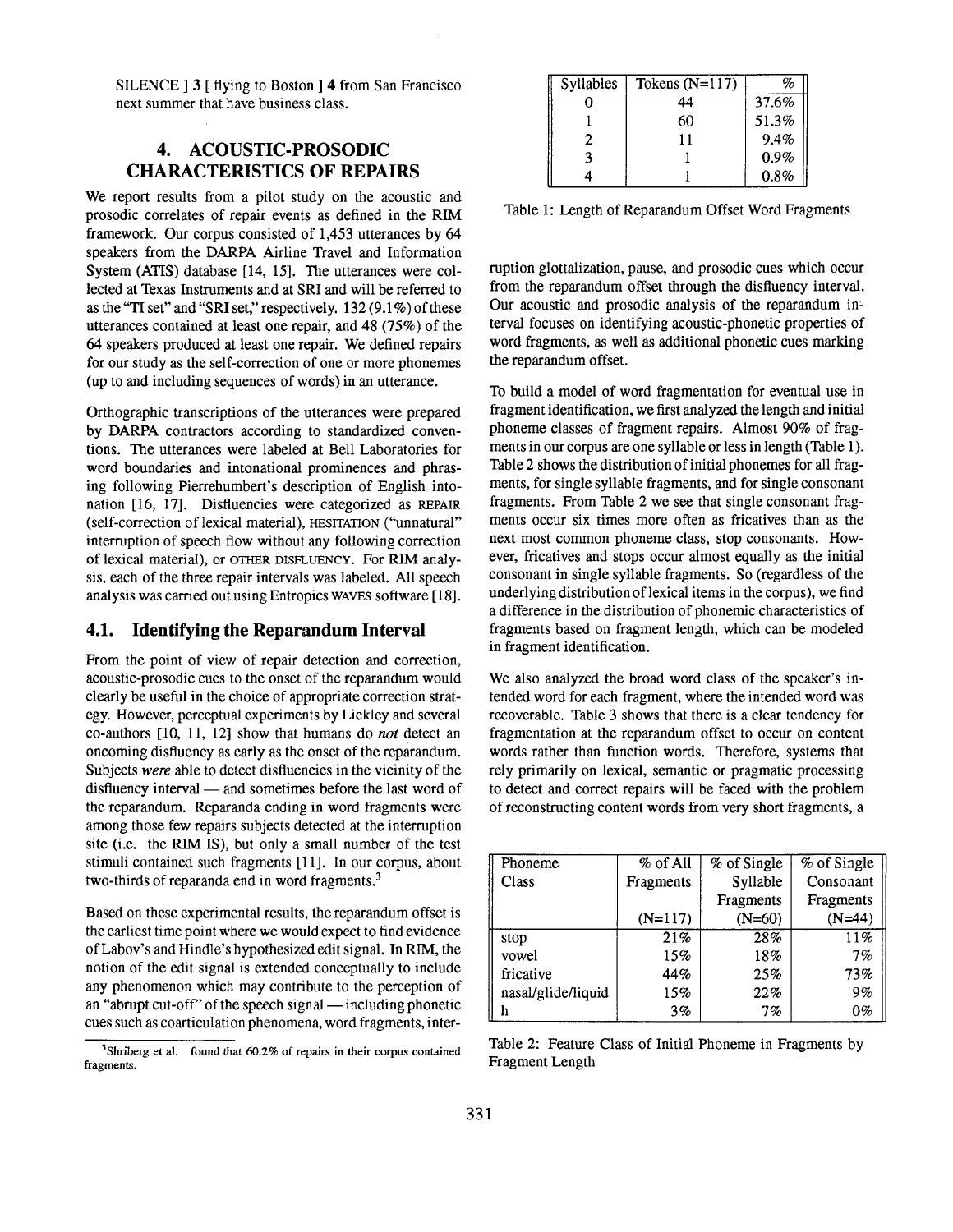| <b>Lexical Class</b> | Tokens |       |
|----------------------|--------|-------|
| Content              |        | 52.1% |
| Function             | 13     | 11.1% |
| Unknown              | 43     | 36.8% |

Table 3: Lexical Class of Word Fragments at Reparandum Offset (N=117)

task that even human transcribers find difficult. 4

One acoustic cue marking the IS which Bear et al. [9] noted is the presence of INTERRUPTION GLOTFALIZATION, irregular glottal pulses, at the reparandum offset. This form of glottalization is acoustically distinct from laryngealization (creaky voice), which often occurs at the end of prosodic phrases; glottal stops, which often precede vowel-initial words; and epenthetic glottalization. In our corpus, 29.5% of reparanda offsets are marked by interruption glottalization.<sup>5</sup> Although interruption glottalization is usually associated with fragments, it is not the case that fragments are usually glottalized. In our database, 61.7% of fragments are not glottalized and 16.3% of glottalized reparanda offsets are not fragments.

Finally, sonorant endings of fragments in our corpus sometimes exhibited coarticulatory effects of an unrealized subsequent phoneme. When these effects occur with a following pause (see Section 4.2), they could be used to distinguish fragments from full phrase-final words — such as 'fli-' from 'fly' in Example (1).

To summarize, our corpus shows that most reparanda offsets end in word fragments. These fragments are usually intended (where that intention is recoverable) to be content words, are almost always short (one syllable or less) and show different distributions of initial phoneme class depending on their length. Also, fragments are sometimes glottalized and sometimes exhibit coarticulatory effects of missing subsequent phonemes. These properties of the reparandum offset might be used in direct modeling of word fragmentation in speech recognition systems, enabling repair detection for a majority of repairs using primarily acoustic-phonetic cues. Besides noting the potential of utilizing distributional regularities and other acoustic-phonetic cues in a speech-first approach to repair processing, we conclude that the difficulty of recovering intended words from generally short fragments makes a text-first approach inapplicable for the majority class of fragment repairs.

## **4.2. Identifying the Disflueney Interval**

In the RIM model, the disfluency interval (DI) includes all cue phrases, filled pauses, and silence from the offset of the reparandum to the onset of the repair. While the literature contains a number of hypotheses about this interval (cf. [19, 3]), our pilot study supports a new hypothesis associating fragment repairs and the duration of pauses following the IS.

Table 4 shows the average duration of Dis in repair utterances compared to the average length of utterance-internal silent pauses for all fluent utterances in the ATIS TI set. Although, over all, Dis in repair utterances are shorter than utterance-internal pauses in fluent utterances, the difference is only weakly significant ( $p < .05$ , tstat=1.98, df=1325). If we break down the repair utterances based on fragmentation, we find that the DI duration for fragments is significantly shorter than for nonfragments  $(p<.01$ , tstat=2.81, df=139). The fragment DI duration is also significantly shorter than fluent pause intervals ( $p < .001$ , tstat=3.39, df=1268), while there is no significant difference for nonfragment DIs and fluent utterances. So, while DIs in general appear to be distinct from fluent pauses, our data indicate that the duration of Dis in fragment repairs could be exploited to identify these cases as repairs as well as to distinguish them from nonfragment repairs. While Shriberg et al. claim that pauses can be used to distinguish false positives from true repairs for two of their patterns, they do not investigate the use of pansal duration as a primary cue for repair detection.

#### **4.3. Identifying the Repair**

Several influential studies of acoustic-prosodic repair cues have relied upon lexical, semantic, and pragmatic definitions of repair types [20, 13]. Levelt & Cutler 1983 [20] claim that repairs of erroneous information (ERROR REPAIRS) are marked by increased intonational prominence on the correcting information, while other kinds of repairs such as additions to descriptions (APPROPRIATENESS REPAIRS) generally are not. We investigated whether the repair interval is marked by special intonational prominence relative to the reparandum for repairs in our corpus.

To obtain objective measures of relative prominence, we compared absolute f0 and energy in the sonorant center of the last accented lexical item in the reparandum with that of the first accented item in the repair interval.<sup>6</sup> We found a small but reliable increase in f0 from the end of the reparandum to the beginning of the repair (mean=5.2 Hz,  $p < .001$ , tstat=3.16, df= 131). There was also a small but reliable increase in amplitude across the DI (mean= $+2$  db,  $p < .001$ , tstat=4.83, df=131). We analyzed the same phenomena across utterance-internal fluent pauses for the ATIS TI set and found no similarly reliable changes in either  $f0$  or intensity  $-$  perhaps because the variation in the fluent population was much greater than the observed changes for the repair population. And when

<sup>4</sup>Transcribers were unable to identify intended words for over one-third of the fragments in our corpus.

<sup>&</sup>lt;sup>5</sup>Shriberg et al. report glottalization on 24 out of 25 vowel-final fragments.

<sup>6</sup>We performed the same analysis for the last and first syllables in the reparandum and repair respectively; results did not substantially differ from those reported here for accented values.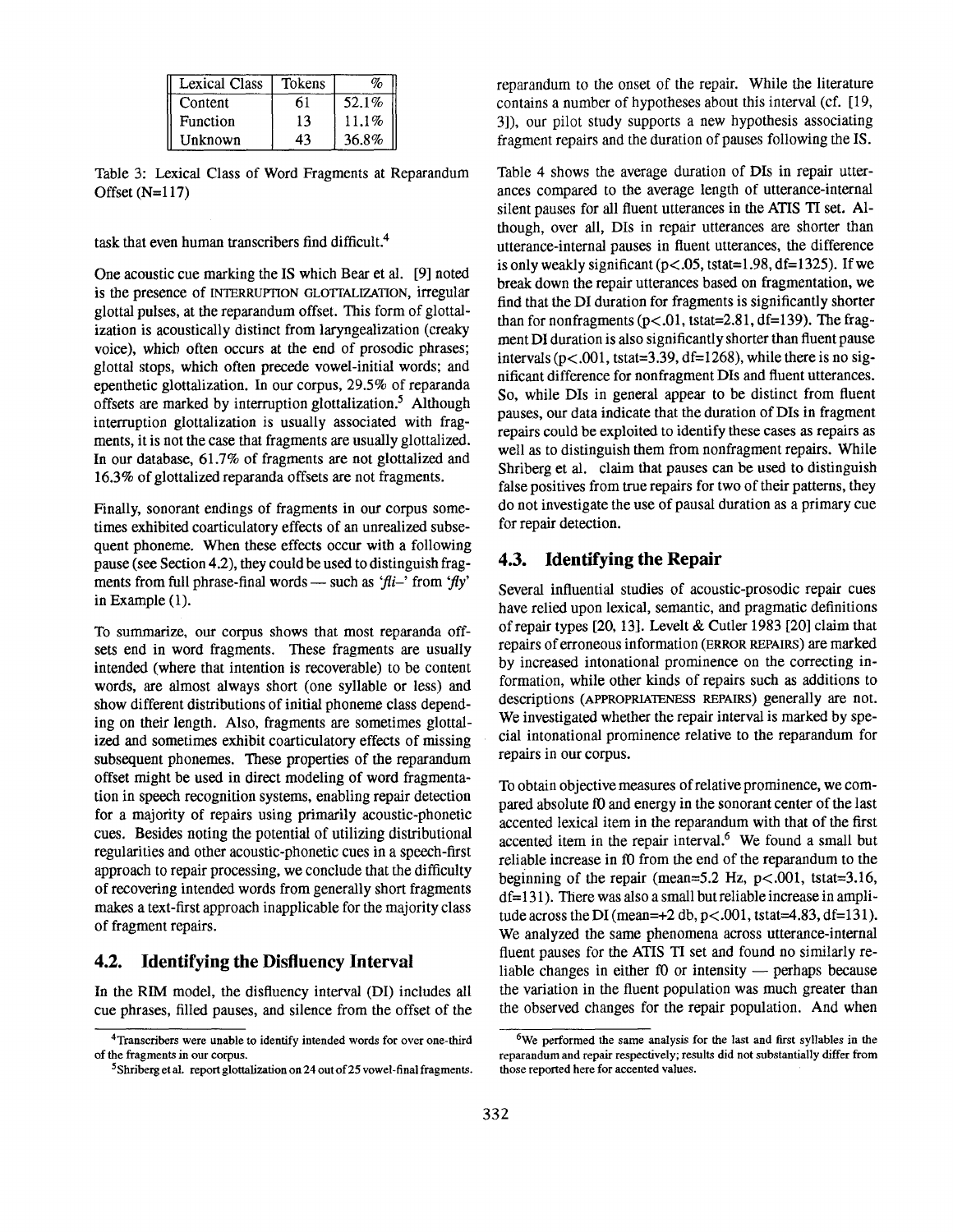| Utterance Type         | Mean       | Std Dev    | N                   |
|------------------------|------------|------------|---------------------|
| Fluent pauses          | $513$ msec | 15 msec    | 186                 |
| All repairs            | 389 msec   | 57 msec    | 146                 |
| a) Fragment repairs    | $252$ msec | 32 msec    | 94 II               |
| b) Nonfragment repairs | 637 msec   | $143$ msec | $\mathbf{I}$<br>52. |

Table 4: Duration of Disfluency Intervals vs. Utterance-Internal Fluent Pauses

we compared the f0 and amplitude changes from reparandum to repair with those observed for fluent pauses, we found no significant differences between the two populations.

So, while small but reliable differences in f0 and amplitude exist between the reparandum offset and the repair onset, we conclude that these differences do not help to distinguish repairs from fluent speech. Although it is not entirely straightforward to compare our objective measures of intonational prominence with Levelt and Cutler's perceptual findings, our results provide only weak support for theirs. While we find small but significant changes in two correlates of intonational prominence from the reparandum to the repair, the distributions of change in f0 and energy for our data are unimodal; when we separate repairs in our corpus into Levelt and Cutler's error repairs and appropriateness repairs, statistical analysis does not support Levelt and Cutler's claim that only the former group is intonationally 'marked'.

Previous studies of disfluency have paid considerable attention to the vicinity of the IS but little to the repair offset. Yet, locating the repair offset (the end of the correcting material) is crucial for the delimitation of segments over which correction strategies operate. One simple hypothesis we tested is that repair interval offsets are intonationally marked by minor or major prosodic phrase boundaries. We found that the repair offset co-occurs with minor phrase boundaries for 49% of TI set repairs. To see whether these boundaries were distinct from those in fluent speech, we compared the phrasing of repair utterances with phrasing predicted for the corresponding 'correct' version of the utterance. To predict phrasing, we used a procedure reported by Wang & Hirschberg 1992 [21] that uses statistical modeling techniques to predict phrasing from a large corpus of labeled ATIS speech; we used a prediction tree that achieves 88.4% accuracy on the ATIS TI corpus. For the TI set, we found that, for 40% of all repairs, an actual boundary occurs at the repair offset where one is predicted; and for 33% of all repairs, no actual boundary occurs where none is predicted. For the remaining 27% of repairs for which predicted phrasing diverged from actual phrasing, for 10% a boundary occurred where none was predicted; for 17%, no boundary occurred when one was predicted.

In addition to these difference observed at the repair offset, we also found more general differences from predicted phrasing over the entire repair interval, which we hypothesize

may be partly understood as follows: Two strong predictors of prosodic phrasing in fluent speech are syntactic constituency [22, 23, 24], especially the relative inviolability of noun phrases [21], and the length of prosodic phrases [23, 25]. On the one hand, we found occurrences of phrase boundaries at repair offsets which occurred within larger NPs, as in (6), where it is precisely the noun modifier  $-$  not the entire noun phrase  $-$  which is corrected.<sup>7</sup>

(6) Show me all **n**–round-trip | flights | from Pittsburgh  $\vert$  to Atlanta.

We speculate that, by marking off the modifier intonationally, a speaker may signal that operations relating just this phrase to earlier portions of the utterance can achieve the proper correction of the disfluency. We also found cases of 'lengthened' intonational phrases in repair intervals, as illustrated in the single-phrase reparandum in (7), where the corresponding fluent version of the reparandum is predicted to contain four phrases.

(7) What airport is it  $\vert$  is located  $\vert$  what is the name of the airport located in San Francisco

Again, we hypothesize that the role played by this unusually long phrase is the same as that of early phrase boundaries in NPs discussed above. In both cases, the phrase boundary delimits a meaningful unit for subsequent correction strategies. For example, we might understand the multiple repairs in (7) as follows: First the speaker attempts a VP repair, with the repair phrase delimited by a single prosodic phrase *'is located'.* Then the initially repaired utterance *'What airport is located"* is itself repaired, with the reparadum again delimited by a single prosodic phrase, *'What is the name of the airport located in San Francisco'.* 

While a larger corpus must be examined in order to fully characterize the relationship between prosodic boundaries at repair offsets and those in fluent speech, we believe that the differences we have observed are promising. A general speech-first cue such as intonational phrasing could prove useful both for lexical pattern matching strategies as well as syntactic

 $7$ Prosodic boundaries are indicated by '|'.